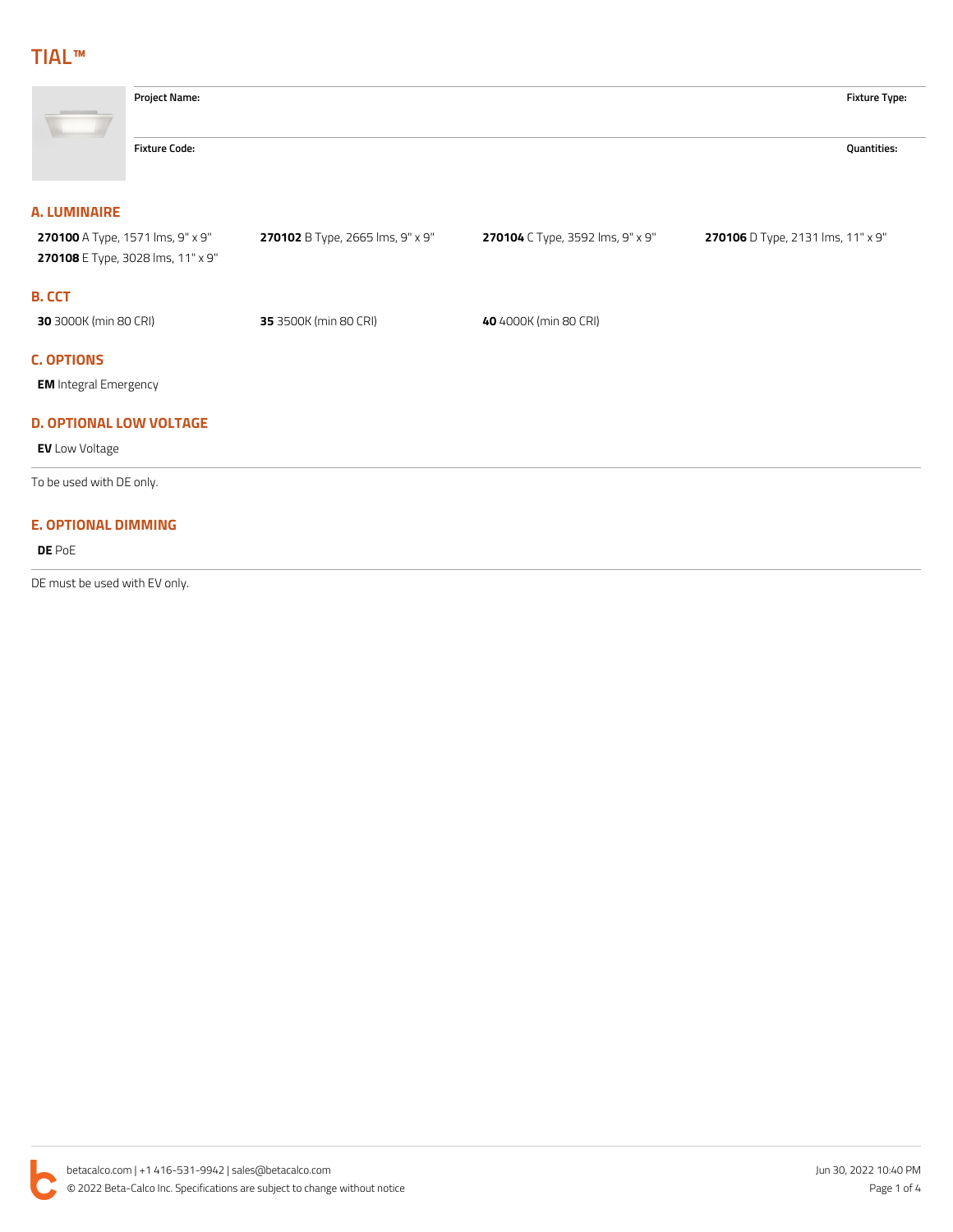## **DIMENSIONAL DIAGRAMS**

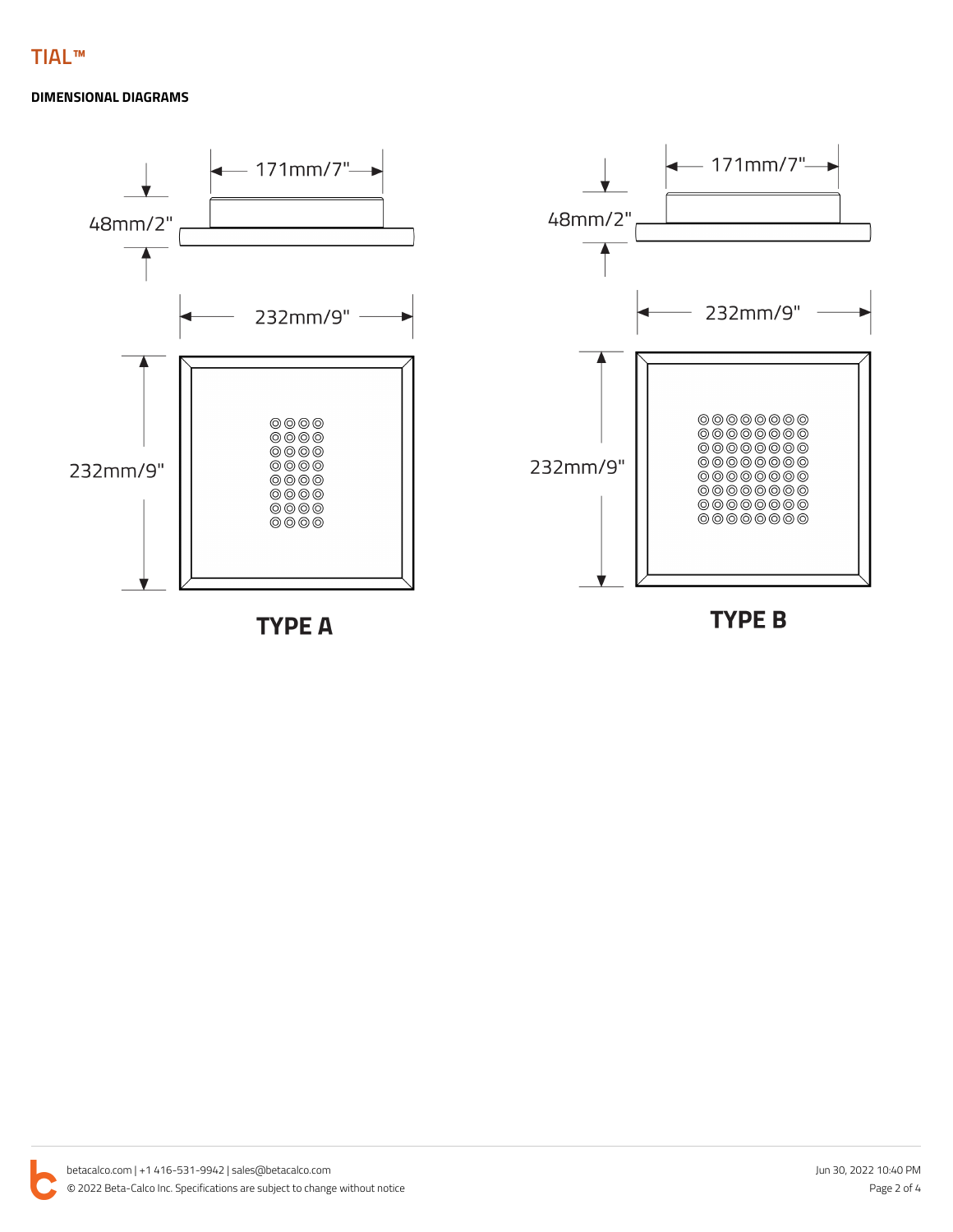

**TYPE D**